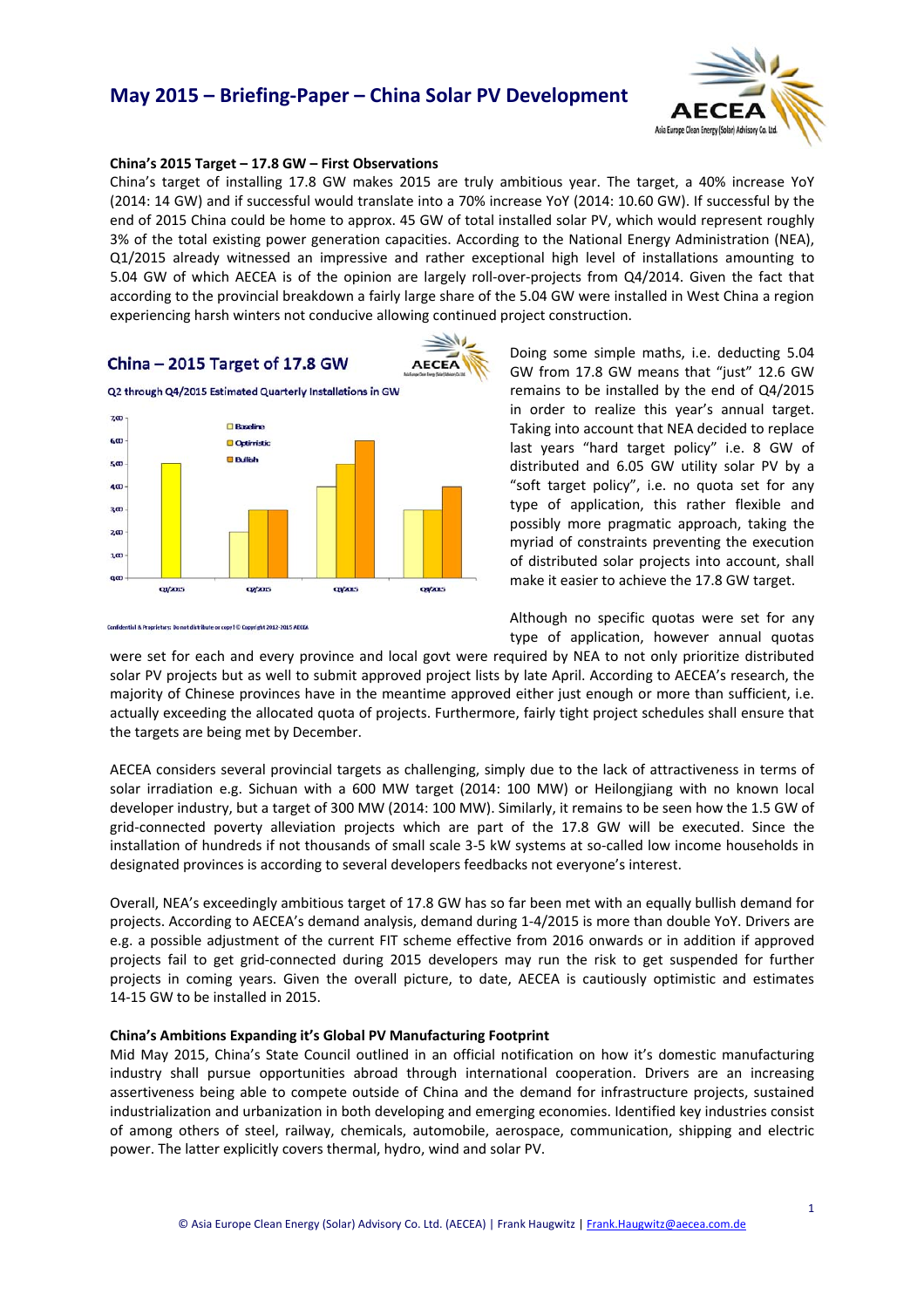### **May 2015 – Briefing‐Paper – China Solar PV Development**



The State Councils notification stipulates further to actively participate in the investment, construction and operation of PV projects, as well to strive for establishing manufacturing capacities in relevant countries. In this context, national companies considered internationally competitive shall take the lead first, in order to encourage small and medium size companies to follow at a later stage with the aim to cover the entire industrial value chain. By 2020, a batch of global manufacturing bases in various countries shall be established.

Envisaged entry points for setting up such "bases" are designated special economic trade and industrial zones in relevant host countries offering favourable investment environments and strong local demand. To facilitate such global ambitions, China's policy banks e.g. China Development Bank (CDB), Import‐Export Bank, China's Sovereign Fund the China Investment Corporation (CIC) among others are encouraged to offer active support.

One recent example is that during the visit of the Indian Prime Minister Nahrenda Modi to China in mid May, multiple MoU's / agreements between Chinese and Indian solar companies were signed. In this context,



already late April the company GCL presented a possible project in the Indian State of Gujarat (Mundra) featuring in addition to a 50.000 t of polysilicon plant, wafer, cell, modules and other materials with each 10 GW production capacities.

Given that a number of regions across the globe are anticipated to experience significant growth rates in terms of solar PV deployment, but lack both domestic PV manufacturing industry and the availability to mobilize funding, AECEA is of the opinion that China's PV industry is well positioned to fill this void.

### **AECEA's Asia Country Watch‐List "The Philippines"**

Home to more than 7100 islands and being the  $39<sup>th</sup>$  largest economy, the Philippines are among the fastest growing economies in Asia with an estimated GDP growth of 6.4% and 6.3% in 2015 and 2016 respectively. In order to power its booming economy, according to the Philippines Energy Plan (2012‐2030) projections, power generation capacities are expected to increase by 60-80% from 16.2 GW (2012) to 25.8 – 29.3 GW by 2030.

**AECEA** 

### Asia Country Watch-List - The Philippines

January 2015 - Solar PV Gains Strong Momentum Reaching 2 GW Pipeline

- $\div$  7.107 Islands = 300,000 km<sup>2</sup> : Electrification rate: = 70%
- Population = 101 Mio (2015) estimated to reach 153 Mio by 2050
- 2014 Total Power Generation Capacity 19.378 MW with a 2% Share of RE
- $\div$  12/2011 Oil and Coal Power Generation Canacity represent  $\approx$  49% of Total
- RE Act passed into Law July 2008 and provides fiscal & non-fiscal incentives
- Natl. RE Program by 2030 govt. target 248 MW plus 1.528 MW (aspirational) of sola
- 2014 Solar PV Target was increased to 450 MW up from 50 MW set in 2012
- Solar Irradiation Range 5 kWh/sqm/day
- + FIT US\$ 0.22/kwh
- $\div$  2015-2016 GDP forecast growth put at approx.  $6.4 6.3\%$
- → 01/2015 Under the FIT Program: = 501 MW (Pending Application) ; 1.3 GW (Approved Service Contracts); 297 MW (Approved Certificate of Co

ntial & Proprietary: Do not distribute or copy! © Copyright 2012-2015 AECEA

Relevant power sector investment has been estimated to exceed USD 25 bln (13 GW) and offers significant opportunities for the deployment of renewable energies in general and solar PV in particular since roughly 49% of the Philippines total installed power generation capacity is fuelled by imported oil and coal together. Although on July 28, 2008 the Philippines govt passed the RE Act into Law, the Energy Regulatory Commission (ERC) published with a four year delay the applicable FIT for solar PV. Payments for the FIT is funded from the collection of a uniform charge called FIT Allowance and shall be paid by all electricity consumers which imply the risk that the FIT Allowance might not be sufficient to pay the FIT to the developers.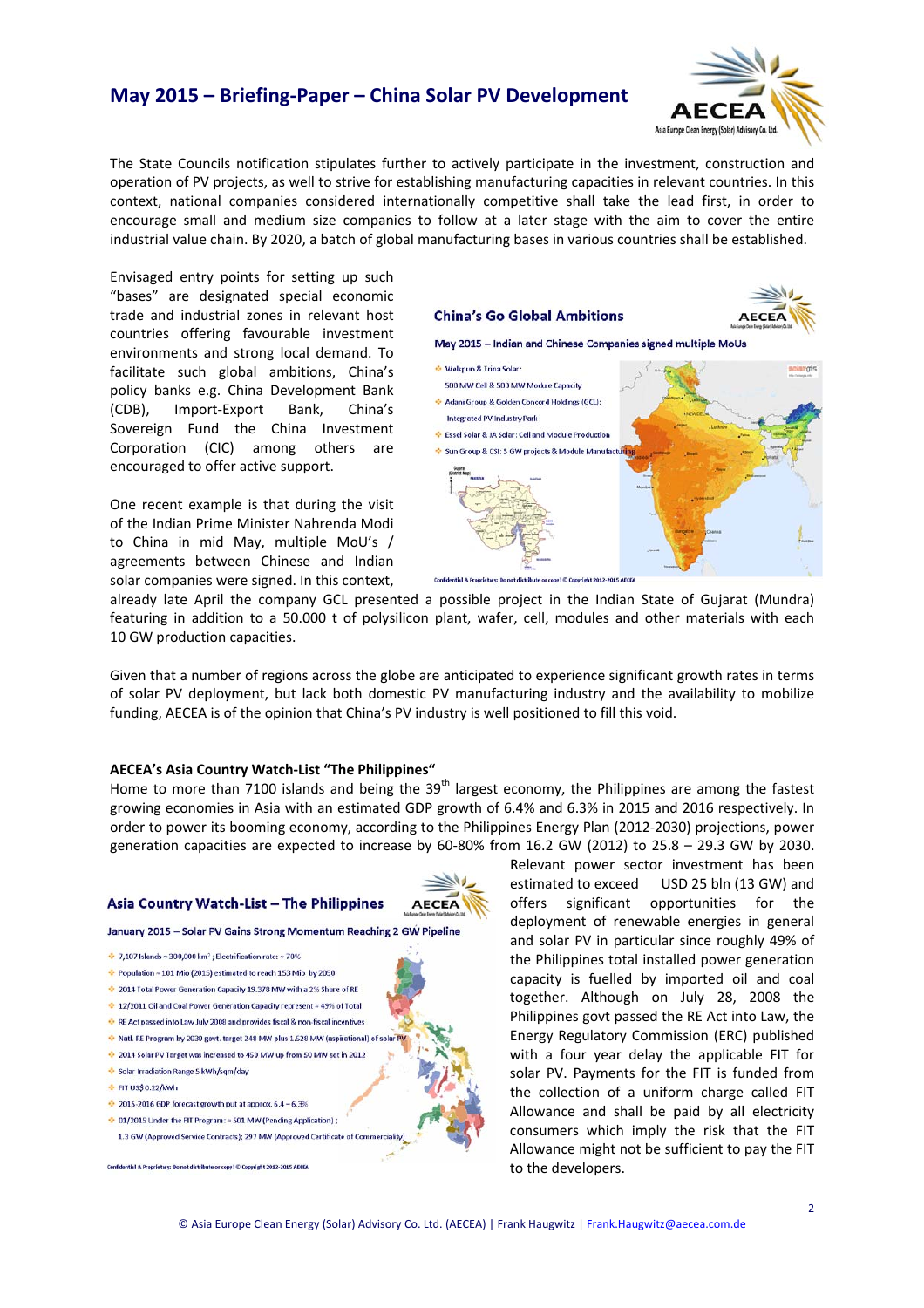### **May 2015 – Briefing‐Paper – China Solar PV Development**



In an attempt to weed out speculators early 2013 the Philippine Dept. of Energy (DOE) announced a first come, first serve policy in respect of entitlement to FIT for solar PV projects, i.e. the FIT allocation will be given to developers who will first commence commercial operation. This policy was subsequently confirmed through the issuance of the guidelines for the selection process of RE projects under the FIT system and the award of certificate for FIT eligibility.

Given The Philippines's surging economy combined with anticipated high digit power consumption growth rates requiring substantial investments in the power sector in the coming years and the recent announcement made by the President that "renewable energy" can be a competitive choice in order to address the looming power shortage across the nation, which the president estimated may reach a min of 300 MW or max of 1 GW by summer 2015 leads to the anticipation that solar PV is expected to play a greater role than in the past, hence AECEA is of the opinion that "The Philippines" qualifies to be on it's "Asia Country Watch-List".

### **AECEA – Internal Affairs**

Upcoming Activities **\*\*\*\*\*\*\*\*\*\*\*\*\*\*\*\*\*\*\*\*\*\*\*\*\*\*\*\*\*\*\*\*\*\*\*\*\*\*\*\*\*\*\*\*\*\*\*\*\*\*\*\*\*\*\*\*\*\*\*\*\*\*\*\*\*\*\*\*\*\*\*\*\*\*\*\*\*\*\*\*\*\*\*\*\*\*\*\*\*\*\*** AECEA will attend the upcoming Intersolar Europe scheduled to take place in Munich / Germany from June 9‐12, 2015





AECEA has been invited by the Asian Development Bank (ADB) to speak during the upcoming  $8<sup>th</sup>$  Asia Solar Energy Forum (ASEF) on "China's Distributed Solar PV Ambitions – Policies and Challenges in Manila on June 15, 2015.

AECEA will be speaking on "China's National Solar Photovoltaic Policy – What are the lessons learned since 2009 "at the  $10<sup>th</sup>$  annual Asia Clean Energy Forum 2015 hosted by the ADB in Manila / The Philippines on June  $18<sup>th</sup>$ .



### **AECEA – Internal Affairs**

ınk of America`

China Energy & Clean Environment Corporate Day

Commissioned by Bank of America / Merrill Lynch (BAML), AECEA attended BAML Hong Kong's "China Energy & Clean Environment Corporate Day", in order to meet with investors, fund managers for 1on1 / small group meetings during May 27.

AECEA was invited to attend CLSA's "China Forum 2015" flagship conference as a speaker, which took place in Chengdu / Sichuan from May 11‐13, 2015. In addition to AECEA's speaking engagement 1x1 investor meetings were organized.

The power of global connections





Organized by Terrapin, AECEA was invited to speak on "China's Solar Sector Prospects in Light of the 13<sup>th</sup> Five-Year-Plan (2015-2020)" during the Power & Electricity World Asia 2015 in Singapore on May 6, 2015.

AECEA was commissioned by Bank of America Merrill Lynch (BAML) to conduct a China Solar PV Road‐Show in Singapore, in order to meet with institutional investors and fund managers during May 4‐5, 2015.

**Bank of America Merrill Lynch** 

Recent Activities **\*\*\*\*\*\*\*\*\*\*\*\*\*\*\*\*\*\*\*\*\*\*\*\*\*\*\*\*\*\*\*\*\*\*\*\*\*\*\*\*\*\*\*\*\*\*\*\*\*\*\*\*\*\*\*\*\*\*\*\*\*\*\*\*\*\*\*\*\*\*\*\*\*\*\*\*\*\*\*\*\*\*\*\*\*\*\*\*\*\*\*\*\*\*\*\***